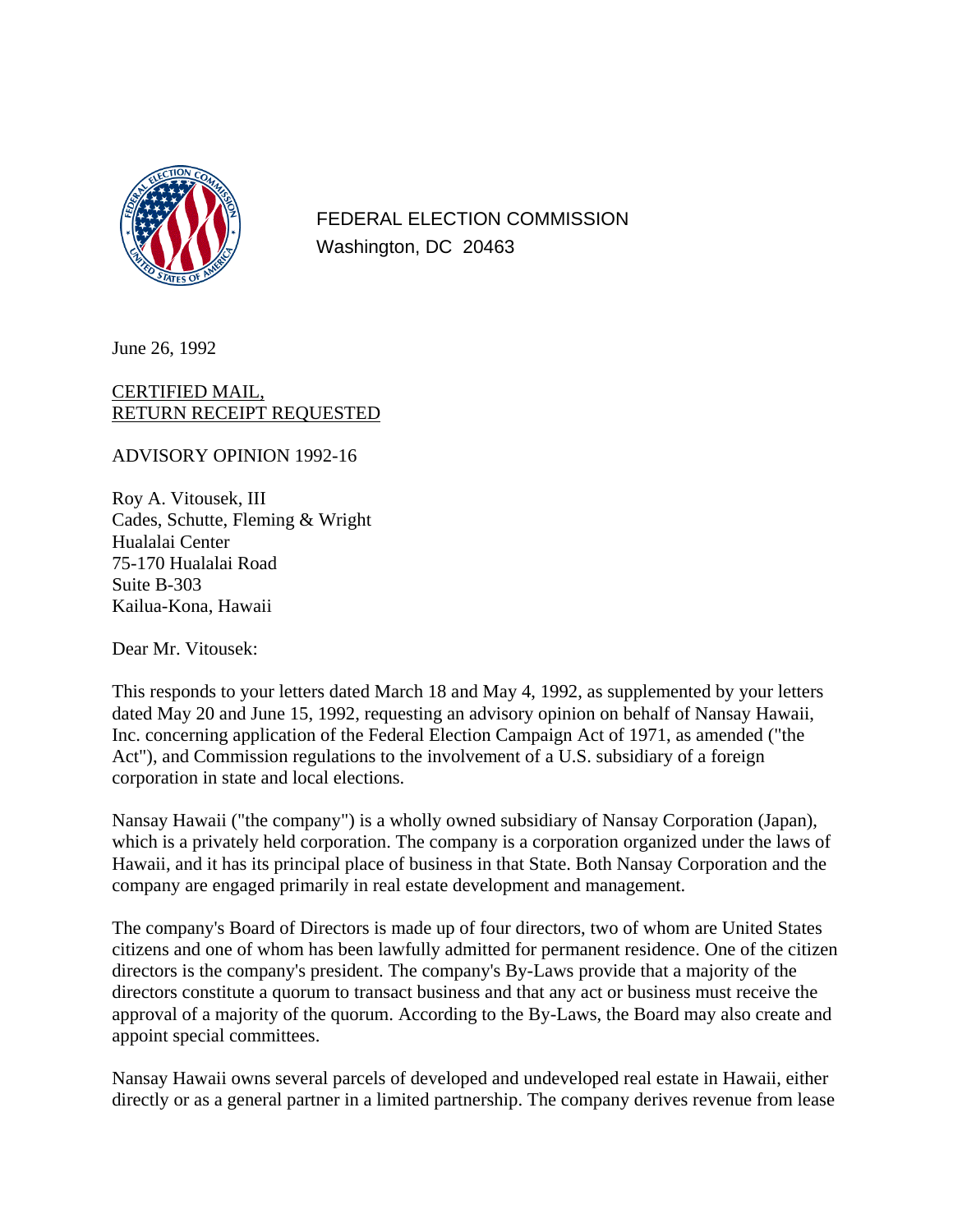rents, sales, and other income from its developed Hawaii properties. Two of the properties, an office building and a resort hotel are "profit centers"; they generate net earnings, i.e., income exceeding expenses after debt service. To meet the debt service with respect to undeveloped properties as well as funding development costs and operating expenses incurred by the company, the company receives "regular subsidies in the form of loans or contributions to capital from its foreign national parent." There are no direct contributions from the foreign national parent to the accounts of the profit centers. $^{1/2}$ 

You state that Nansay Hawaii wishes to make contributions to state and local candidates. You express concern as to whether the funding of the company would affect its ability to make contributions in state and local elections. The company is also concerned about the lawfulness of its process of making election-related decisions. The company seeks an advisory opinion on whether it may make the proposed contributions based on the conditions set out below.

The company proposes to make contributions from the operating accounts of the abovementioned office building and resort hotel, both developed properties located in Hawaii. These operating accounts are separate bank accounts maintained by the company and "into which are deposited the receipts from operations of these properties and from which the expenses of operations, including debt service, are paid." The company has experienced net positive cash flow from the building and resort, and anticipates that this will continue. The resort anticipates a net earnings of \$444,000 in 1992, after payment of debt service, and the office building anticipates net earnings of \$58,000 after debt service. You note that, "[a]s with any other expense which would decrease the net operating revenues of the corporation," political contributions may result in an increase in the subsidies to the company from the foreign national parent.

You state that the company's president has proposed that the Board of Directors consider a resolution authorizing the establishment of a special committee made up of the two U.S. citizen Board members and empowering that committee to make all election-related decisions on behalf of the company. The committee could then either make election-related decisions itself or delegate the authority to specific senior management employees of the company who are also U.S. citizens. The resolution creating the committee and appointing the Board members to the committee would be considered and voted on by a majority of the directors who attend a duly noticed regular or special meeting of the Board.

You state that the Board would play no direct role in determining the aggregate amount of political contributions. This amount would be determined by the committee in consultation with the president and the chief financial officer, both of whom are U.S. citizens. $2^{\prime}$ 

The Act and Commission regulations prohibit foreign nationals from making a contribution directly or through any other person, or making an expenditure, in connection with an election to any political office. In addition, it is unlawful to solicit, accept or receive a contribution from a foreign national. 2 U.S.C.  $441e(a)$ ; 11 CFR  $110.4(a)(1)$  and (2). As defined in the Act, the term "person" includes a corporation. 2 U.S.C. 431(11). Unlike most of the other provisions of the Act, section 441e applies to any election for any political office, including state and local offices.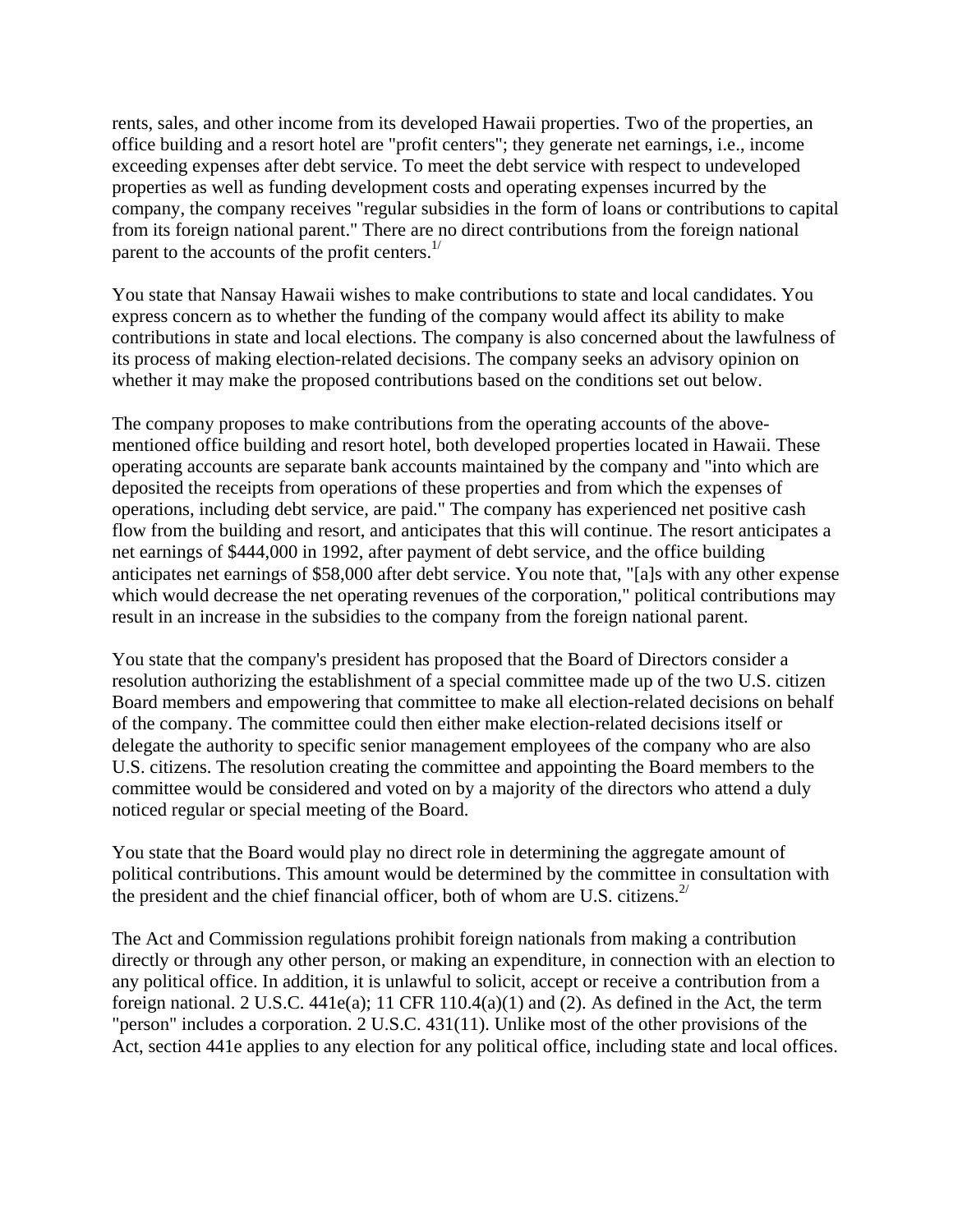The term "foreign national" includes a "foreign principal" as defined by 22 U.S.C. 611(b). 2 U.S.C.  $441e(b)(1)$ ; 11 CFR 110.4(a)(4)(i). Section 611(b) defines a "foreign principal" as including:

(1) a government of a foreign country and a foreign political party;

(2) a person outside of the United States, unless it is established that such person is an individual and a citizen of and domiciled within the United States, or that such person is not an individual and is organized under or created by the laws of the United States or of any State or other place subject to the jurisdiction of the United States and has its principal place of business within the United States; and

(3) a partnership, association, corporation, organization, or other combination of persons organized under the laws of or having its principal place of business in a foreign country.

Under 22 U.S.C. 611(b), a corporation organized under the laws of any state within the United States, with a principal place of business within the United States, is not a foreign principal and, accordingly, would not be a foreign national under 2 U.S.C. 441e. As a discrete entity incorporated under the laws of Hawaii with its principal place of business in that state, Nansay Hawaii falls outside the definition of a foreign principal.

Section 441e, however, also prohibits contributions by a foreign national through any other person. In Advisory Opinion 1989-20, the Commission prohibited contributions by a real estate development company that was predominantly funded by a foreign national parent, and whose projects were not yet generating income. See also Advisory Opinion 1985-3.

In this regard, the Commission takes note of your statement that, as with any other expense that would decrease the net operating revenues of the corporation, the contributions may result in an increase in the subsidies from the foreign national parent. The Commission recognizes that there are legitimate business reasons for foreign parent subsidization of U.S. subsidiaries, e.g., to cover losses from business operations and to enable expansion of the subsidiary's business ventures. In order to avoid contributions to candidates by the foreign parent through the subsidiary (i.e. foreign funding of these contributions), however, certain conditions should be met.

The subsidiary must be able to demonstrate through a reasonable accounting method that it has sufficient funds in its account, other than funds given or loaned by its foreign national parent, from which the contribution is made. See, by analogy, 11 CFR 102.5(b)(1)(ii). In addition, the foreign parent must consider the political contributions of its subsidiary when granting further subsidies to or further capitalization of the subsidiary. The amount that the foreign parent distributes to the subsidiary cannot replenish all or any portion of the subsidiary's political contributions during the period since the preceding subsidy payment. The parent should make this review each time it makes payments to its U.S. subsidiary, and must reduce its subsidy if indicated by such review.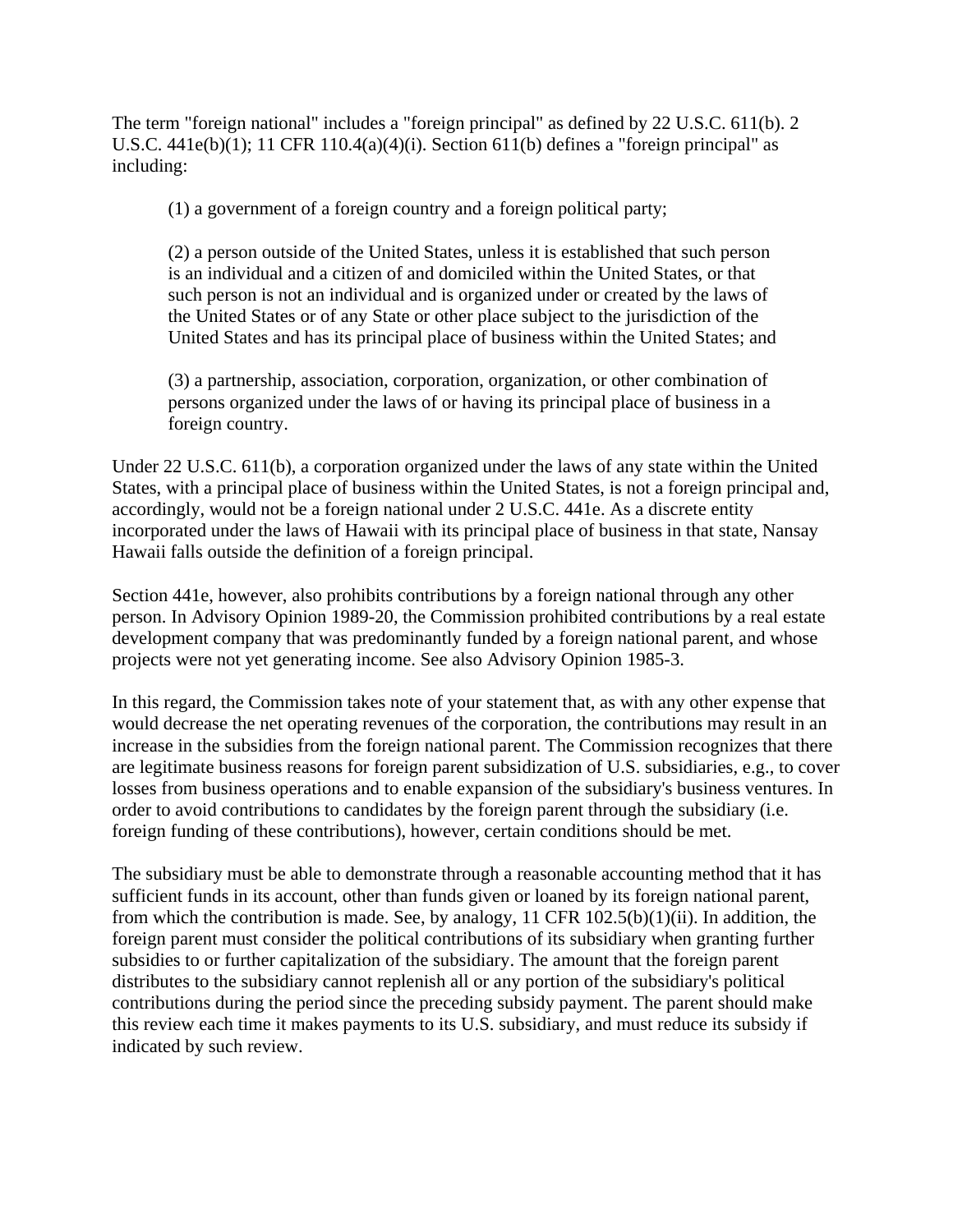In the situation presented, however, Nansay Hawaii will make its political contributions by using net earnings generated from properties owned by it. You have also indicated that the two accounts for these properties are not presently subsidized by the parent. Therefore, it appears that the foreign parent would not be making contributions through Nansay Hawaii. To further ensure that such contributions are not made, the company and its foreign parent must monitor all subsidy outlays by the parent to the company pursuant to the requirements set forth above.

The prohibitions of the Act and regulations also pertain to those making decisions as to a corporation's political contributions. According to 2 U.S.C. 441e(b)(2), the term "foreign national" includes an individual who is not a U.S. citizen and who is not lawfully admitted for permanent residence as defined by 8 U.S.C. 1101(a)(20). When considering political contributions by domestic subsidiaries of foreign corporations, the Commission has consistently interpreted 441e to prohibit any director or officer of the company or its parent who is a foreign national, or any other foreign national, from participating in any way in the decision-making process with regard to making contributions to candidates. See Advisory Opinions 1989-29, 1989-20, 1985-3, and 1982-10. Commission regulations also state:

A foreign national shall not direct, dictate, control, or directly or indirectly participate in the decision-making process of any person, such as a corporation, labor organization, or political committee, with regard to such person's Federal or nonfederal election-related activities, such as decisions concerning the making of contributions or expenditures in connection with elections for any local, State, or Federal office or decisions concerning the administration of a political committee.

## 11 CFR 110.4(a)(3).

Based on the conditions set out by you, it appears that Nansay Hawaii can satisfy this requirement. In addressing the application of 11 CFR 110.4(a)(3) to the operation of a separate segregated fund by a domestic subsidiary, the Commission conditioned its approval of the operation partly on the basis that foreign national members of the subsidiary's Board would abstain from voting on matters concerning the SSF and its activities. The Commission also conditioned its approval on the basis that the foreign national Board members would abstain from voting on the selection of individuals to operate the SSF and exercise decision-making authority with respect to SSF contributions and expenditures. Advisory Opinion 1990-8. If only the non-foreign national Board members, who presently constitute both a quorum and a majority of the Board, participate in the discussion and vote on the selection of the proposed committee, and only non-foreign nationals participate in the functions and operations of the committee, Nansay Hawaii will be in compliance with section 110.4(a)(3).

This response constitutes an advisory opinion concerning application of the Act, or regulations prescribed by the Commission, to the specific transactions or activities set forth in your request. See 2 U.S.C. 437f.

Sincerely,

(signed)